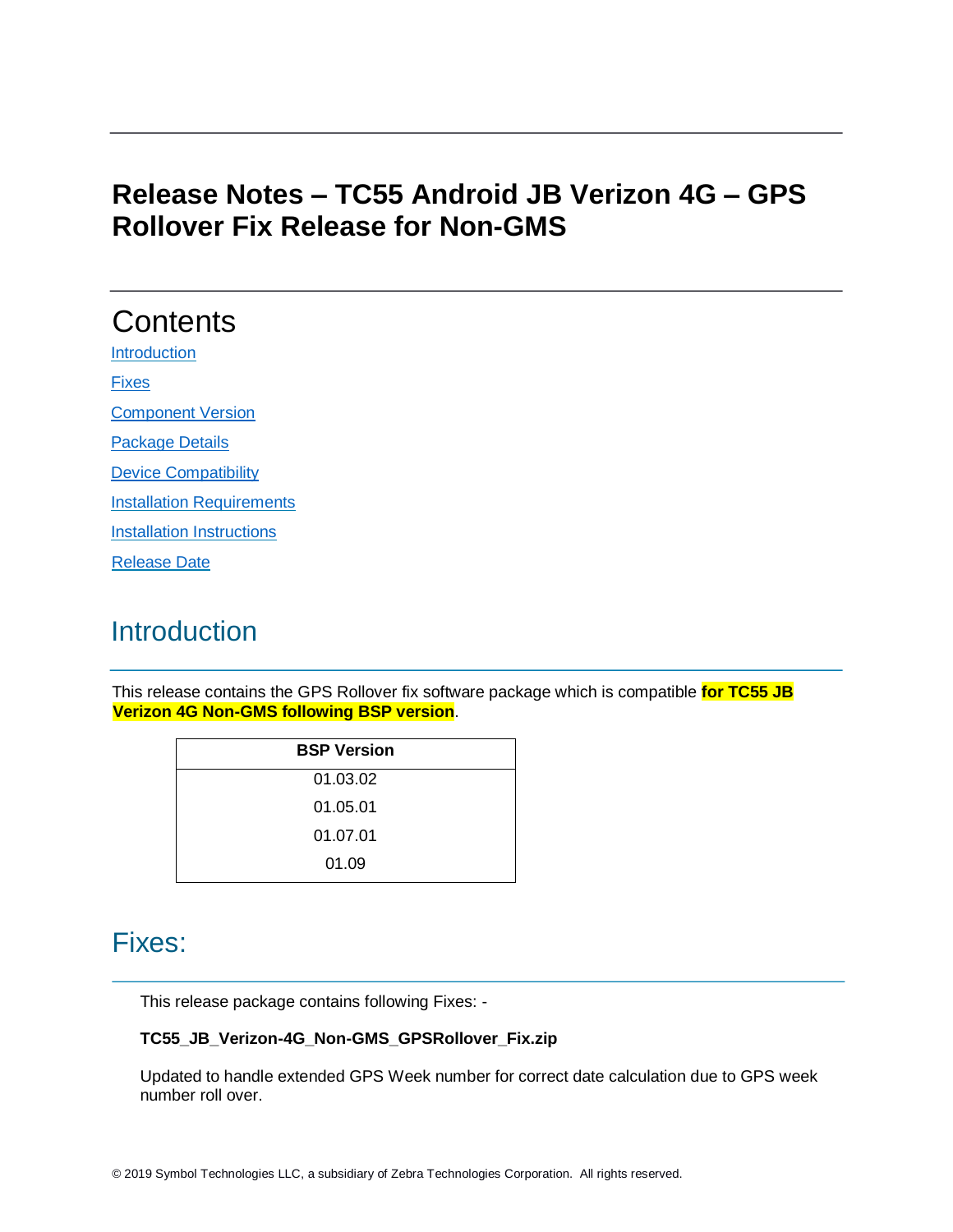SPR38676 - Resolved an issue related to GPS XTRA

SPR28110 - Resolved an issue wherein OS Update through MDMs was failing on devices without having external sdcard

# <span id="page-1-0"></span>Component Version:

| <b>Component / Description</b> | <b>Version</b> |
|--------------------------------|----------------|
| <b>GPS Version</b>             | 1.0.2          |

### <span id="page-1-1"></span>Package Details

**TC55\_JB\_Verizon-4G\_Non-GMS\_GPSRollover\_Fix.zip**

# <span id="page-1-2"></span>Device Compatibility

This software release has been approved for use with the following Zebra devices.

| <b>Device</b> | <b>Operating System</b> |
|---------------|-------------------------|
| TC55          | JB 4.1.2                |

#### <span id="page-1-3"></span>Installation Requirements

This SW is intended for all the TC55 JB devices only.

- ADB installed on the PC (including adb drivers)
- USB debugging turned ON (from Developer options)